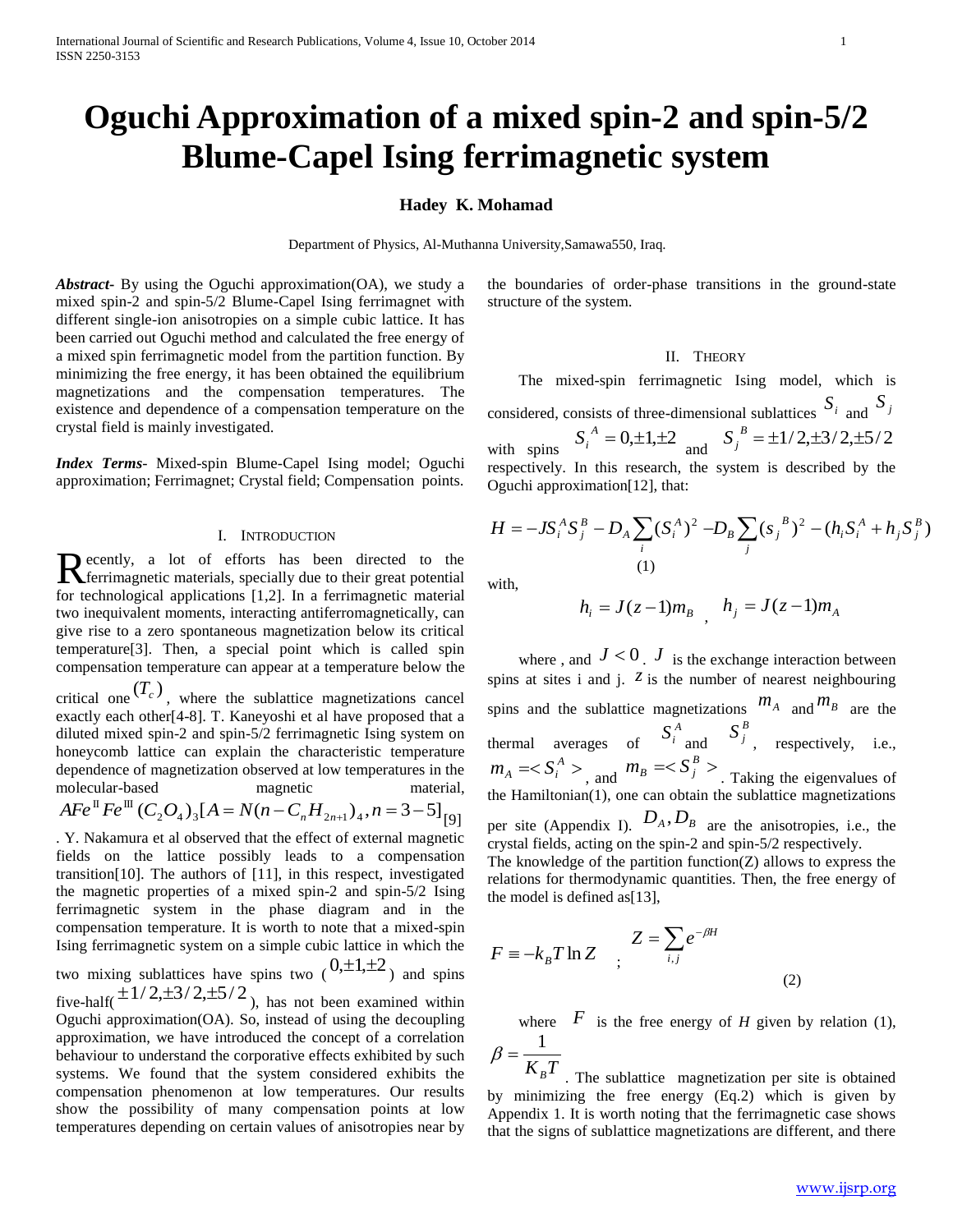International Journal of Scientific and Research Publications, Volume 4, Issue 10, October 2014 2 ISSN 2250-3153

may be a compensation point at which the total longitudinal magnetization per site[11,14], that

$$
M=\frac{1}{2}(m_A+m_B)
$$

is equal to zero.

### III. RESULTS AND DISCUSSIONS

In this work, we examine the magnetic properties concerning spin compensation temperatures of the threedimensional mixed spin-2 and spin-5/2 ferrimagnetic Blume-Capel Ising model. First, let us study the phase diagram of the mixed-spin ferrimagnetic system with different crystal fields through which, we interest to consider the characteristic magnetic properties of the system.



**Fig.1. Thermal variations of the total magnetizations**  *M* **for the mixed–spin Blume-Capel Ising ferrimagnet with the**  coordination number z=6.0 ,when  $D_A / |J| = -1.0$  , with various values of  $D_B / |J|$ .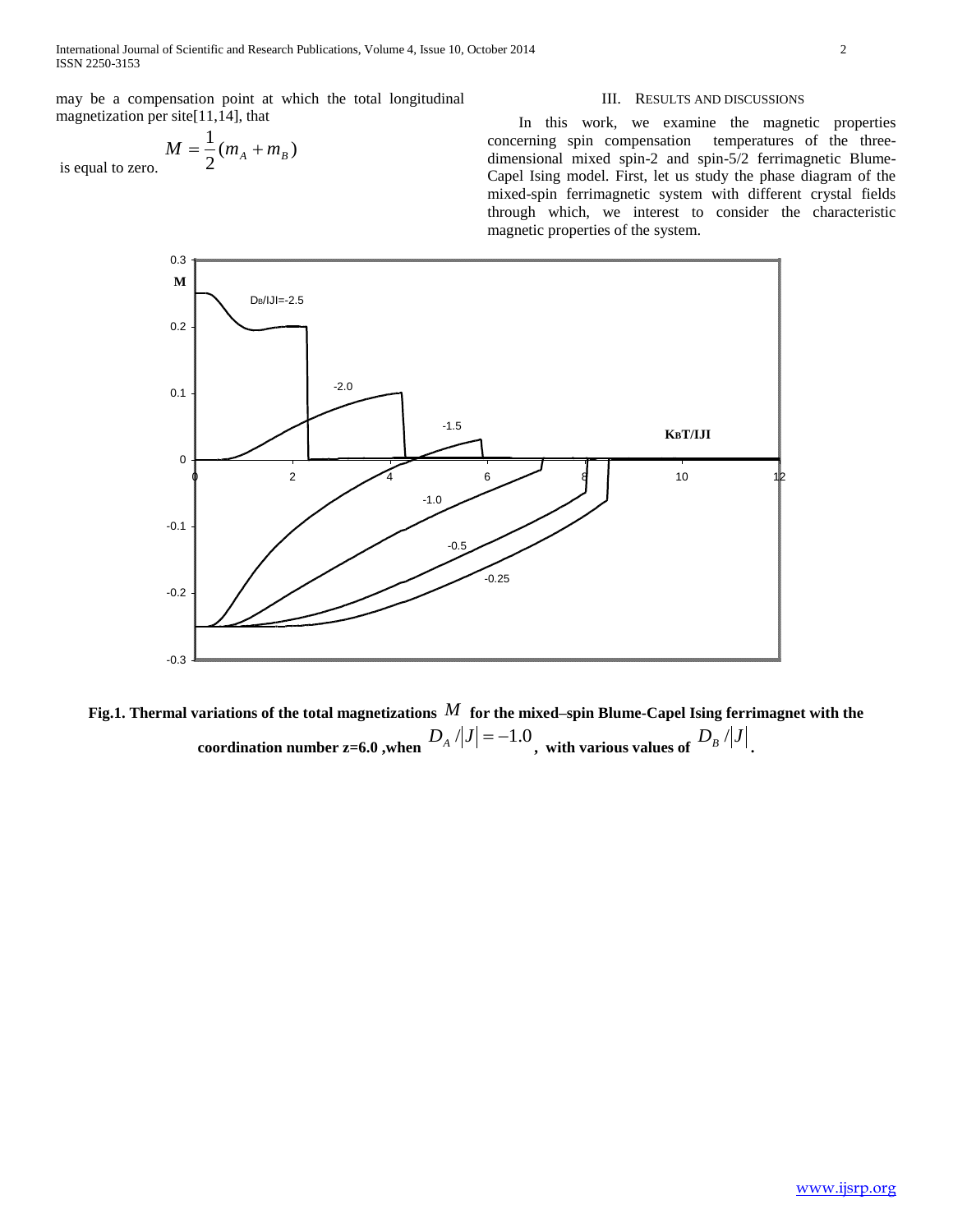

**Fig.2. Thermal variations of the sublattice magnetizations for the mixed–spin Blume-Capel Ising ferrimagnet with the**   $D_A / |J| = -1.0$ , with various values of  $D_B / |J|$ .

### **coordination number z=6.0 ,when**

Fig.(1), and Fig.(2) stand for the total magnetization and sublattice magnetizations versus the absolute temperature for the values of  $D_A / |J| = -1.0$ , respectively. As shown in the figures, the system may exhibit one compensation point in the phase diagrams depending on the values of crystal fields( $D_B|J|$ ), in the range  $-2.5 \le D_B|J| \le -0.25$ . We report an interesting feature of compensation temperatures for  $D_A / |J| = -1.0$ , and for the value  $D_B / |J| = -1.5$ . The result shown in the Fig.(3) is consistent with that derived from Fig.(2). As is seen from the figure, in the region where the system may

show a compensation point, the spin-2 sublattice magnetization is more ordered than the spin-5/2 sublattice magnetization below the compensation temperature. As the system is heated up, the direction of residual magnetization may switch. That is to say, due to entropy some spins can flip their directions[2]. Thus, the spin-5/2 sublattice magnetization becomes more ordered than the spin-2 sublattice magnetization for temperatures above the compensation temperature. So there is an intermediate temperature such that the cancellation is complete( $M = 0$ )[11,14].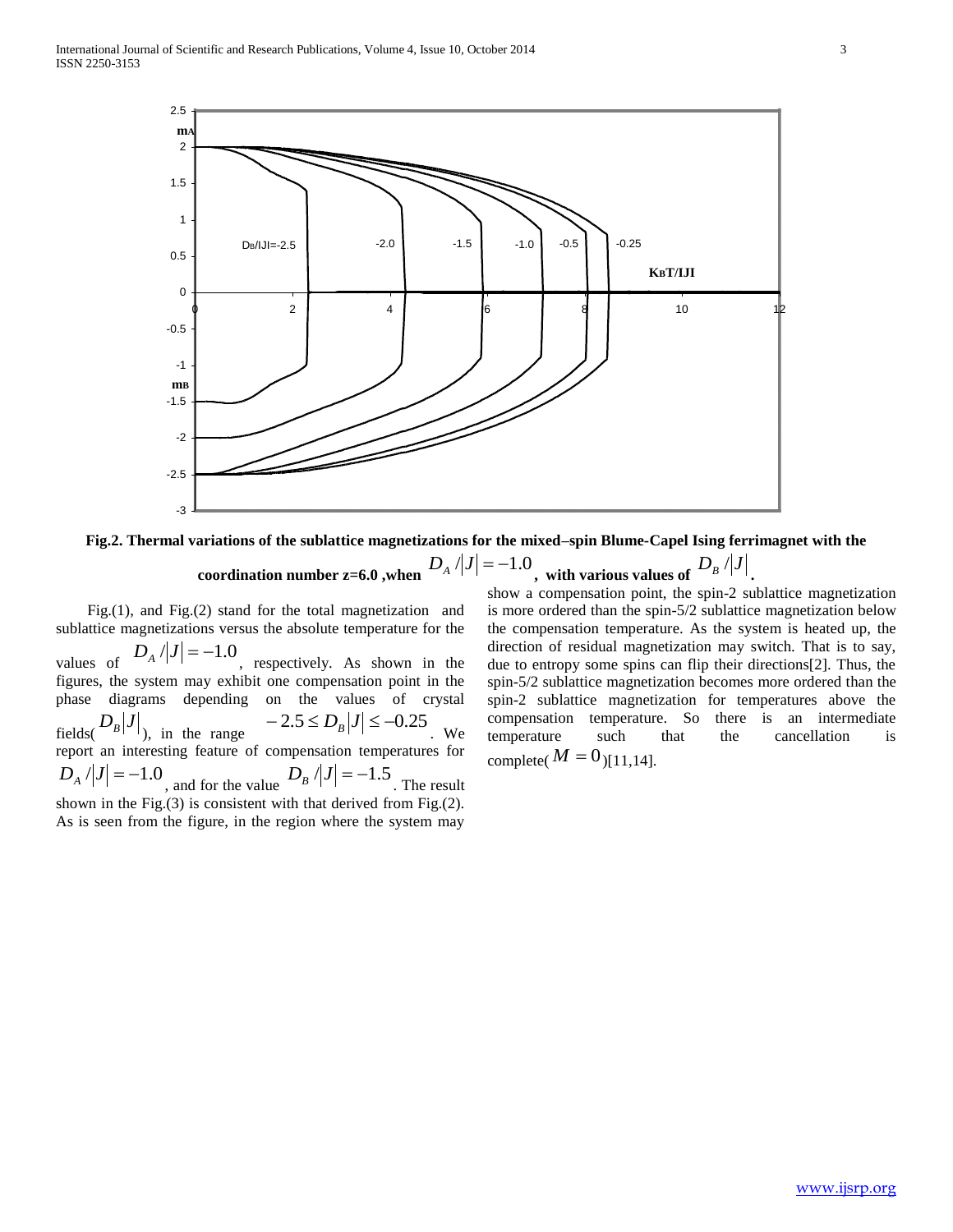

**Fig.3. Thermal variations of the sublattice magnetizations for the mixed–spin Blume-Capel Ising ferrimagnet with the coordination number z=6.0 ,when**  $D_A / |J| = -1.0$  **, and**  $D_B / |J| = -1.5$ **.** 

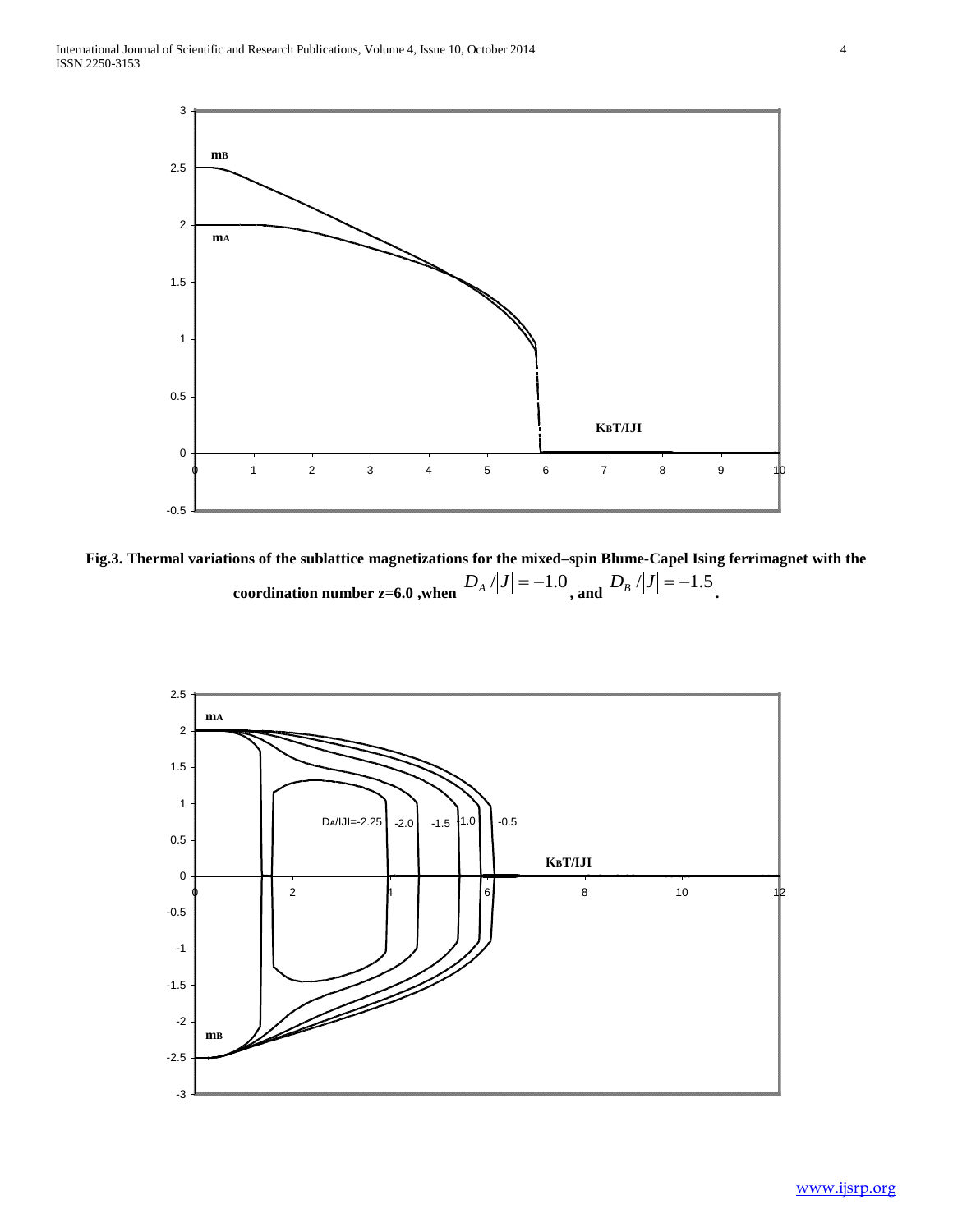## **Fig.4. Thermal variations of the sublattice magnetizations for the mixed–spin Blume-Capel Ising ferrimagnet with the**  coordination number z=6.0 ,when  $D_B / |J| = -1.5$  , with various values of  $D_A / |J|$  .

Fig(4) expresses the characteristic behaviours of  $m_A, m_B$ 

as a function of  $k_B T$ different values of  $D_A / |J| = -2.25, -2.0, -1.5, -1.0, -0.5$ , where the system may exhibit three or many compensation temperatures, when  $D_A / |J| = -2.25$ , and  $D_B / |J| = -1.5$  Our results are obtained in a microscopic model describing the magnetic behaviors of this mixed-spin system that shows remarkable insight compared to[9,10]. It is worth noting that we have introduced the concept of a correlation behaviour. As is seen in Figs. $((4),(5))$ , when the value of the negative crystal field on A-

atoms is relatively large, a compensation point may be existed. So, the possibility of many compensation points is found when the negative crystal fields acting on A-atoms increase. The author of [9] investigated the mixed spin-5/2 and spin-2 Ising model on a honeycomb lattice, which may exhibit a compensation point when the value of the positive single-ion anisotropy, i.e., the crystal field on B-atoms(spin-2) is relatively large in the layered system on the basis of MC simulation. Whereas, the effectivefield approximation predicts the existence of a compensation temperature, but only for relatively small transverse fields, in the absence of crystal field[10]. One can compare our results with that ones published in refs.[9,10].



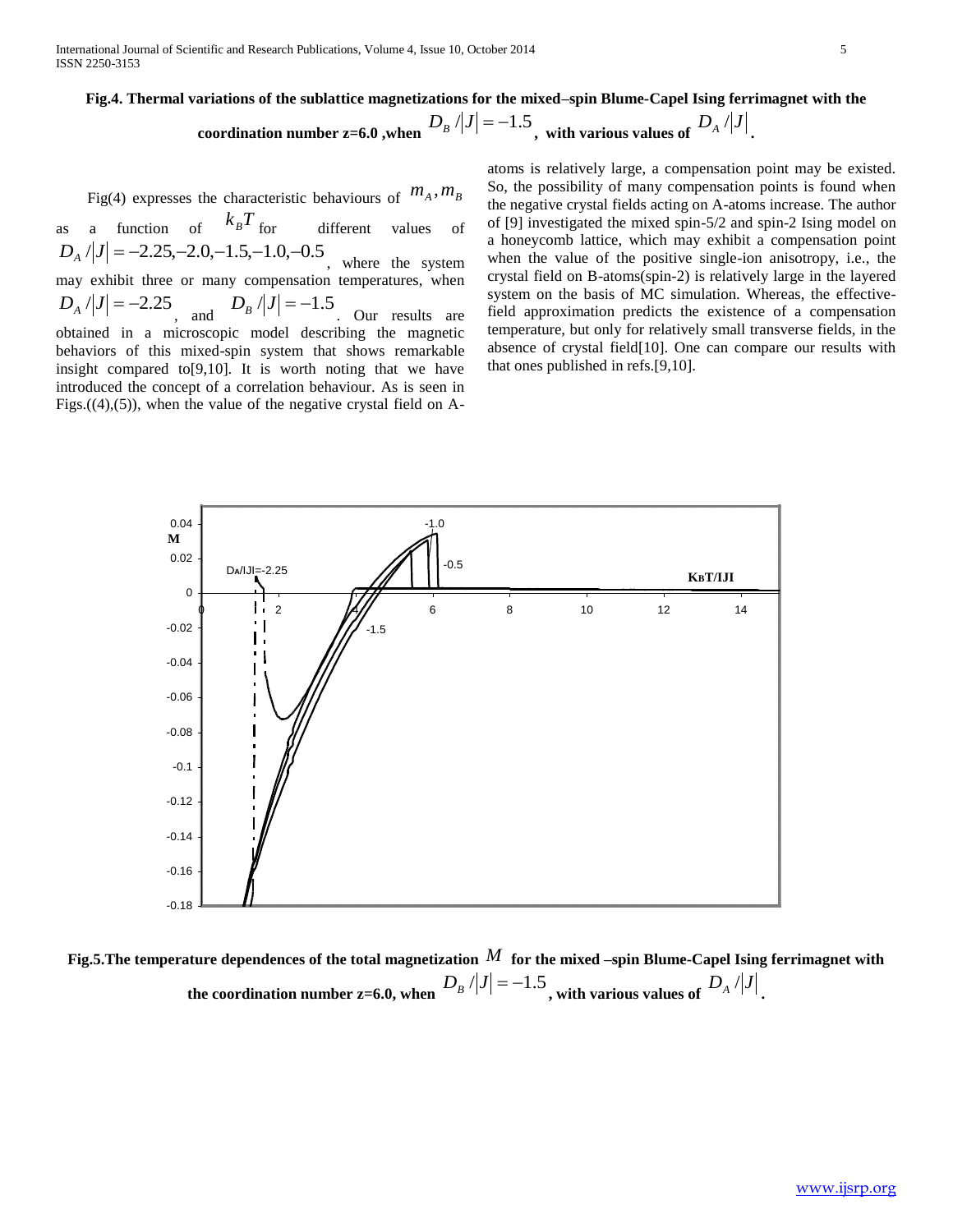

**Fig.6. A close view of the temperature dependence of the total magnetization**  *M* **for the mixed–spin Blume-Capel Ising**  ferrimagnet with the coordination number z=6.0, when  $D_{\scriptscriptstyle B}$  /|J| =  $-1.5$  , and  $D_{\scriptscriptstyle A}$  /|J| =  $-2.25$ 



**Fig.7. The temperature dependences of the total magnetizations**  *M* **for the mixed–spin Blume-Capel Ising ferrimagnet with**  the coordination number z=6.0 ,when  $\left.D_B\right>/\left|J\right|=-1.5$  , with various values of  $\left.D_A\right>/\left|J\right|$  .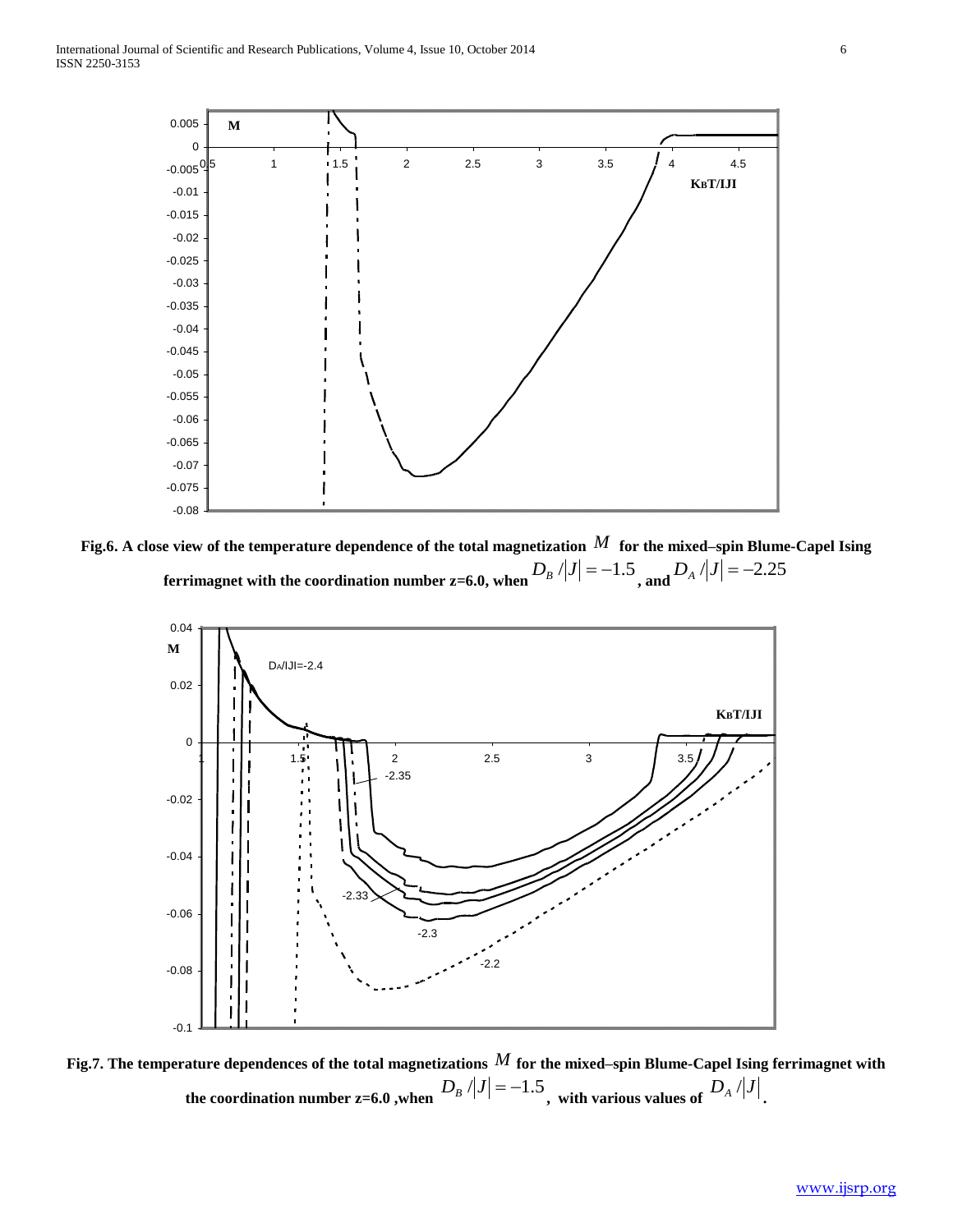International Journal of Scientific and Research Publications, Volume 4, Issue 10, October 2014 7 ISSN 2250-3153

Fig.(5) may show a characteristic feature for the temperature dependencies of  $M$  in the system for different values of crystal fields acting on A-atoms, with a fixed one of  $D_B / |J| = -1.5$ . Fig.(6) expresses a close view of the

compensation behaviour derived from Fig.(5), for the mixed– spin Blume-Capel Ising ferrimagnet with the coordination

number z=6.0, when  $D_B / |J| = -1.5$ , and  $D_A / |J| = -2.25$ .

Now, let us examine the system in the range  $-2.4 \le D_A |J| \le -2.2$ . As is seen from the Fig.(7), the present

system may clearly exhibit many compensation points for the

*M* curves labeled  $D_B / |J| = -1.5$ , with different values of

 $D_{A}$ , at  $T \neq 0$ , which is classified after Neel as the W-type[1]. One can compare our results with those obtained in the mixed spin-2 and spin-5/2 systems[9,15], in which the models show one compensation temperature, respectively. Also, we find that the transition (or critical) temperature depends strongly on the values of anisotropies  $D_A$ ,  $D_B$  acting on the A-atoms and B-atoms, respectively, where the transition temperature can be determined

by requiring that the sublattice magnetizations  $m_A$ ,

 $m<sub>B</sub>$  (Appendix I) tend to zero continuously as the temperature is close to the Curie point. So, we observe that, for the values of crystal fields on A-atoms  $D_A|J| < -2.2$ , the transition temperature may be decreased. However, by using the Oguchi

approximation, it has been obtained clear and characteristic behaviors of the molecular-based magnet  $AFe^{II}Fe^{III} (C_2O_4)_3[A = N(n - C_nH_{2n+1})_4, n = 3-5]_{[3]}$ 9,10].

### IV. CONCLUSION

We have investigated the compensation phenomenon of a mixed-spin Blume-Capel Ising ferrimagnetic system composed of  $S_i^A = 2$  and  $S_j^B = 5/2$ , in the application of crystal field .In this work, we have applied OA to the study of a simple cubic lattice to investigate interesting features, one can observe Figs.(4,5,7). Particularly, it has been studied the effect of singleion anisotropy ,i.e., the crystal field on an existence of compensation temperature. So, our results predict the possibility of many compensation points at low temperatures depending on the negative values of crystal fields(Figs.(6,7)). However, as far as we know, up to now no studies have been made concerning the spin compensation phenomenon of the mixed spin-2 and spin-5/2 Blume-Capel Ising model on the basis of OA. Finally, we can conclude that the crystal field plays a relevant role in the existence of the compensation temperature and it is useful to note that the approximation presented can be used to obtain important results for three-dimensional lattices. It is worth to note that we found unusual behaviours will stimulate experimental and theoretical works on the system which is considered.

### APPENDIX I

By using the Oguchi Approximation, the sublattice magnetizations of the mixed-spin Blume-Capel Ising systems are given:

mA=(2(a1sinh(g1)+b1sinh(g2)+b2sinh(g3)+c1sinh(g4)+c2sinh(g5))+(exp(-3βDA))(a2sinh(h1)  $- a3\sinh(h2) + b3\sinh(h3) - b4\sinh(h4) + c3\sinh(h5) + c4\sinh(h6))$  / (a1cosh(g1)+exp(-5βJ)+b1cosh(g2)+b2cosh(g3)+c1cosh(g4)+c2cosh(g5)+(exp(-3βDA))(a2cosh(h1) +a3cosh(h2)+b3cosh(h3)+b4cosh(h4)+c3cosh(h5)+c4cosh(h6))+(exp(-4βJDA ))(cosh(h7)+cosh(h8)+cosh(h9))) ,  $mB=(0.5)(5(a1\sinh(x1)+a2\sinh(x2)+a3\sinh(x3)+\sinh(x4))+(3exp(-4\beta DB))(b1\sinh(y1)-b1)$  $b2\sinh(y2)+b3\sinh(y3)+b4\sinh(y4)+\sinh(y5)+(exp(-6\beta DB))(c1\sinh(z1)-c2\sinh(z2)+c3\sinh(z3)$  -4sinh(z4)+sinh(z5)))  $(a1\cosh(x1)+\exp(-5\beta J)+a2\cosh(x2)+a3\cosh(x3)+\cosh(x4)+\exp(-4\beta DB))$ (b1cosh(y1)+b2cosh(y2)+b3cosh(y3)+b4cosh(y4)+cosh(y5))  $+(exp(-6\beta DB))(c1cosh(z1)+c2cosh(z2)+c3cosh(z3)+c4cosh(z4)+cosh(z5)))$ where,  $x1=5\beta J(z-1)mA$  ;  $x2=3.75\beta J(z-1)mA$  ;  $x3=1.25\beta J(z-1)mA$  ;  $x4=2.5\beta J(z-1)mA$  ;  $y1=4\beta J(z-1)mA$  ;  $y2=6J(z-1)mA$  ; y3=2.75βJ(z-1)mA ; y4=0.25βJ(z-1)mA ;  $y5=1.5\beta J(z-1)$ mA ; z1=3 $\beta J(z-1)$ mA ; z2=2 $\beta J(z-1)$ mA ; z3=1.75 $\beta J(z-1)$ mA ;  $z4=0.75\beta J(z-1)mA$  ;  $z5=0.5\beta J(z-1)mA$  ;  $x11=5.0\beta J(z-1)mA$ ;  $x22=3.75\beta J(z-1)mA$  ;  $x33=1.25\beta J(z-1)mA$ ;  $x44=2.5\beta J(z-1)mA$ ; y11=4.0βJ(z-1)mA ; y22=βJ(z-1)mA ; y33=2.75βJ(z-1)mA ; y44=0.25βJ(z-1)mA ; y55=1.5βJ(z-1)mA ; z11=3βJ(z-1)mA ;  $z22=2\beta J(z-1)$ mA ;  $z33=1.75\beta J(z-1)$ mA ;  $z44=0.75\beta J(z-1)$ mA ;  $z55=0.5\beta J(z-1)$ mA ; g1=4βJ(z-1)mB ; g2=3.2βJ(z-1)mB ; g3=0.8βJ(z-1)mB ; g4=2.4βJ(z-1)mB ; g5=1.6βJ(z-1)mB ; h1=3βJ(z-1)mB ; h2=βJ(z-1)mB ; h3=2.2βJ(z-1)mB ; h4=0.2βJ(z-1)mB ; h5=1.4βJ(z-1)mB ; h6=0.6βJ(z-1)mB ; h7=2βJ(z-1)mB ; h8=1.2βJ(z-1)mB ; h9=0.4βJ(z-1)mB ; a1=exp(5βJ) ; a2=exp(2.5βJ) ; a3=exp(-2.5βJ); b1=exp(3βJ); b2=exp(-3βJ); b3=exp(1.5βJ); b4=exp(-1.5βJ) c1=exp( $\beta$ J) ; c2=exp(- $\beta$ J); c3=exp(0.5 $\beta$ J); c4=exp(-0.5 $\beta$ J); d1=(2 $\beta$ J(z-1)mB+2.5 $\beta$ J(z-1)mA);